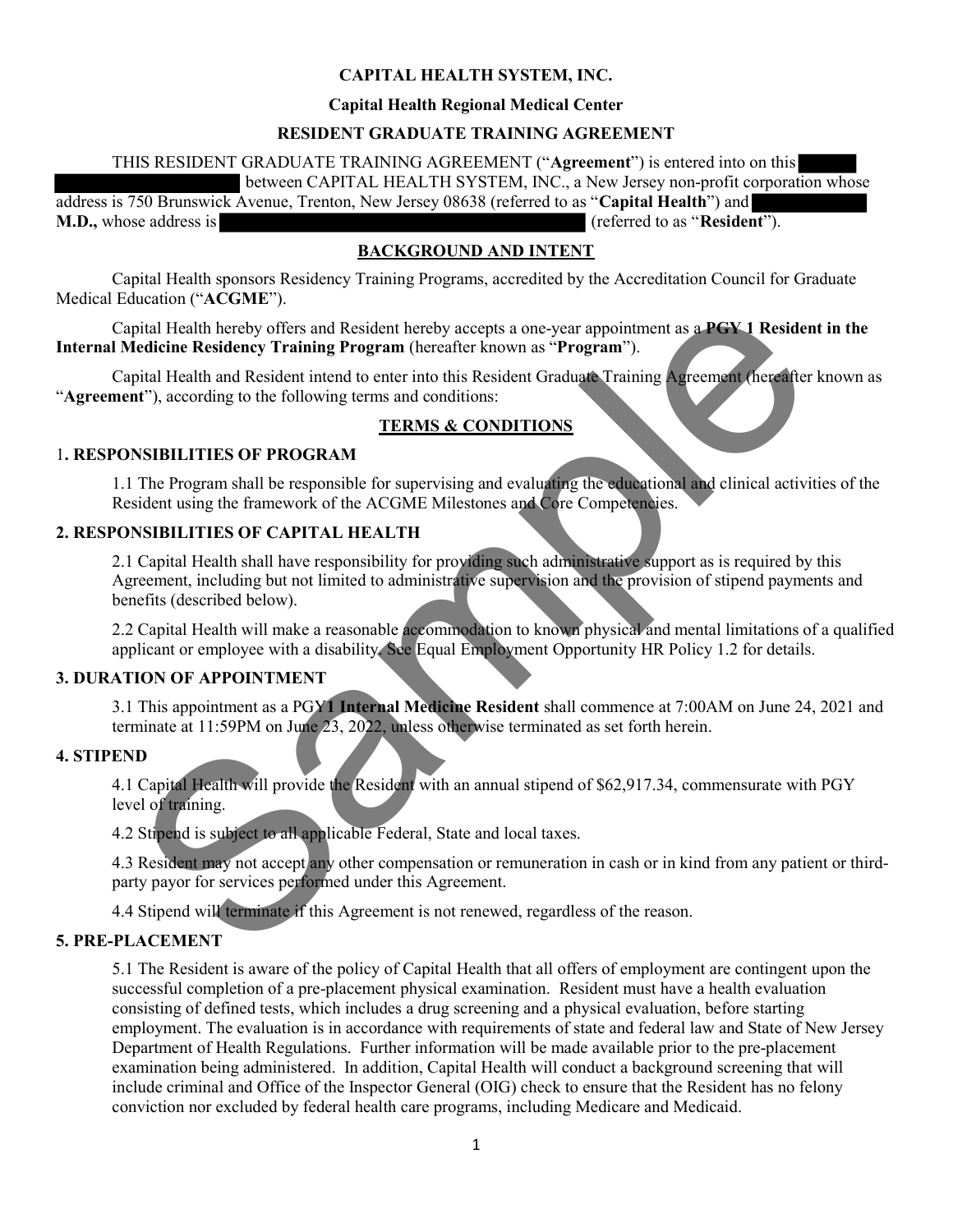## 6. MEALS

6.1 Capital Health will provide meal cards for Residents based on program specific scheduling and assignments, according to specific Program guidelines.

### 7. UNIFORMS

7.1 Capital Health will supply the Resident with uniforms, according to specific Program preferences, upon entering the Program to be worn while on duty. The Resident is responsible for the upkeep of uniforms and for maintaining a professional appearance at all times. Additional uniforms will be provided as necessary during the term of the Agreement, as determined by the Program.

## 8. PAID TIME OFF ("PTO")/VACATION

8.1 During the period of this Agreement, the Resident shall be granted PTO of four (4) weeks. The Resident's PTO shall be scheduled according to specific Program guidelines.

Fina OPT (11 TO y YACETITS)<br>
During the period of this Agreement, the Resident shall be granted PTO of four (4) weeks. The Res<br>
During the period of this Agreement, the Begiven additional time of  $\vec{F}$  recording to spec 8.2 In addition to PTO, the Resident will be given additional time off, according to specific Program guidelines (wellness, interviews, etc.), and remain within the confines of Certifying Board requirements during the period of this Agreement. Any additional time off will be made up. If the Resident's assignment happens to fall on a holiday, there shall be no compensatory time off. An effort will be made to ensure that holidays are equitably granted.

## 9. PROFESSIONAL LIABILITY INSURANCE

9.1 Capital Health shall provide the Resident with professional liability insurance in the amount of not less than \$1 million per claim and \$3 million in the aggregate for all activities related to the training activities covered by this Agreement.

### 10. HEALTH BENEFITS

10.1 Capital Health shall provide health and dental insurance coverage for the Resident and their family on the same basis as provided to its other employees. Employee Health and Corporate Health services of Capital Health shall be available to the Resident in the same fashion as provided to its other employees. If interim healthcare coverage is required prior to the effective date of health benefits through Capital Health's program, the Resident can seek to obtain coverage through healthcare.gov. Benefits coverage begins on July 1 for newly hired residents.

### 11. SICK LEAVE

11.1 Resident is expected to maintain professional attendance record, limiting absences due to illness to that which requires medical attention by a provider or isolation to prevent the spread of communicable disease. See Medical Leave for illnesses that require more than seven days away from clinical and training activities.

## 12. FAMILY/MEDICAL LEAVE

12.1Family/Medical Leave is available in accordance with Capital Health's Human Resources Policy 5.5 and GME Policy 2.60.

## 13. Certification BOARD ELIGIBILITY

13.1 Leaves of Absence will result in extension of training to meet Certification Board requirements. Residents must be evaluated by the Program Director as "satisfactory" or above in the ACGME's Six Clinical Competencies to be eligible for Board Certification Examination. To be admitted to the Certification Examination, residents must satisfactorily meet all requirements of their Program Certification Board to be eligible for admittance to Certification Examination. Please refer to individual Program Board Certification Requirements.

### 14. TEMPORARY DISABILITY BENEFITS

14.1 Temporary disability benefits for employees unable to work due to illness or injury not related to employment are available in accordance with Capital Health's Human Resources Policy 4.12.

### 15. WORKERS' COMPENSATION INSURANCE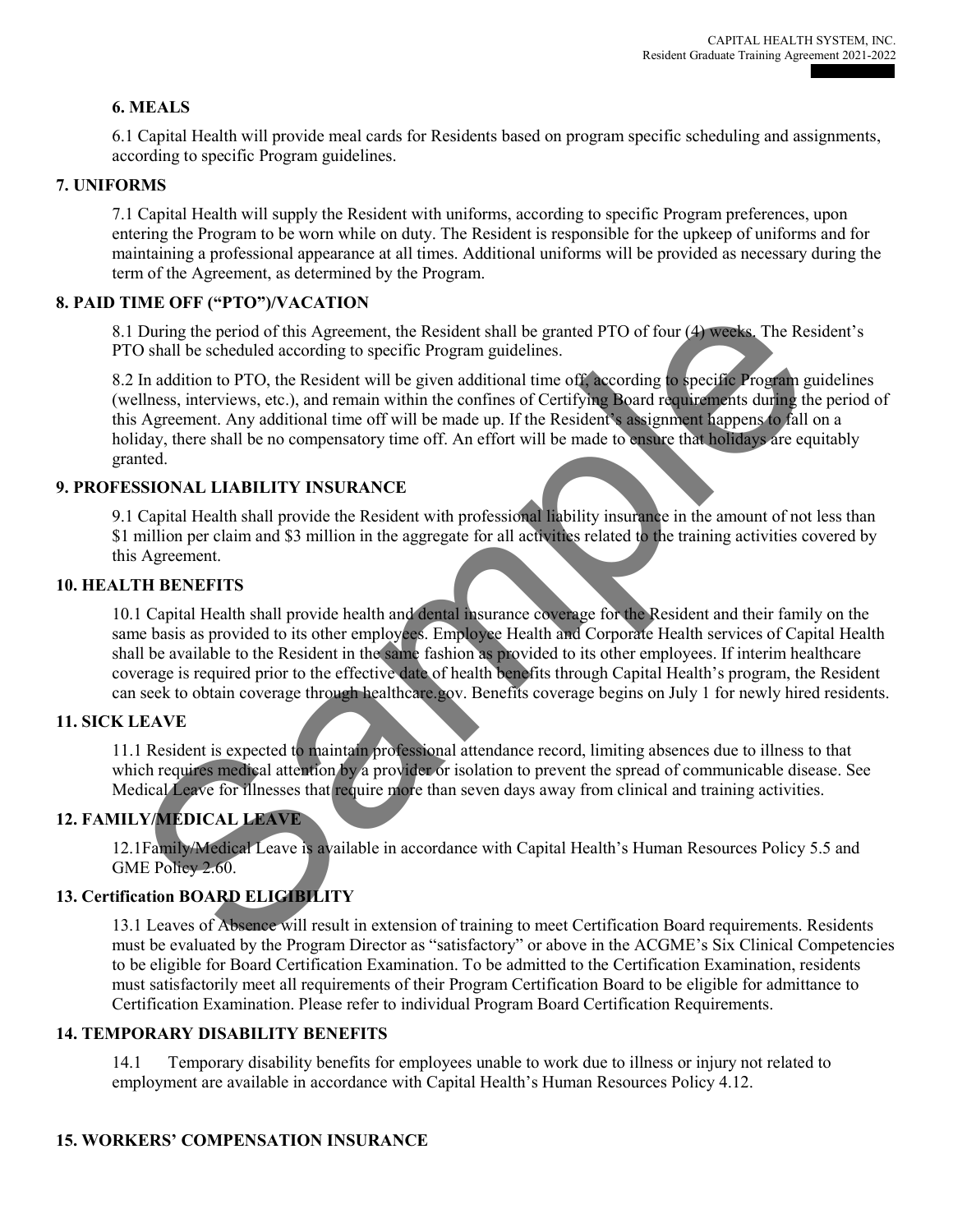15.1 Benefits for employees involved in work-related incidents that result in injury or illness are available in concordance with Capital Health's Human Resources Policy 7.5.

## 16. CLINICAL AND EDUCATIONAL WORK

16.1 The Resident will have the following work day:

- a) The Resident will follow the Program block/assignment schedule. If the Resident has patients whose care requires attention beyond their scheduled period of duty, the Resident shall remain on duty until the patient may be left in the care of a covering resident physician;
- b) The Resident will be provided with one (1) day in seven (7) free of all educational and clinical responsibilities averaged over a four (4) week period;
- c) The Resident assignment schedule will provide for an eight (8)-hour period free of educational and clinical activities between shifts;
- d) The Resident is responsible for reporting Clinical and Educational Work Hours according to the Program requirements; and
- e) All ACGME Clinical and Educational Work Hour Requirements will be observed and records thereof maintained by the Program in collaboration with the Resident.

### 17. PHYSICIAN IMPAIRMENT

17.1 It is the policy of Capital Health to make every effort to assure that residents training at Capital Health are physically, mentally, and emotionally able to fulfill their responsibilities in a competent manner. Refer to Impaired Resident Policy GME 3.0.

### 18. MENTAL HEALTH

18.1 Mental Health and Substance Abuse services are available through Capital Health's medical plan and through Carebridge Corporation, a Work/Life and Employee Assistance Program of Capital Health.

### 19. WORKPLACE HARASSMENT

19.1 It is the policy of Capital Health to prohibit workplace harassment of any type. This policy applies to all employees and is further delineated in Human Resources Policy 6.9 and GME Professionalism Policy 3.2.

## 20. EDUCATIONAL PROGRAM

20.1 The educational programs of Capital Health shall conform to the current version of the ACGME Program Requirements for the appropriate specialty Program.

20.2 Capital Health agrees to provide a clinical learning environment for medical education and a training program that meets the standards of the current ACGME Institutional Requirements.

Considerate assignment schedule will provide for an eight (8)-hour performance of educational and clinical activities between shifts;<br>
d) The Resident is responsible for reporting Clinical and Educational Work Hours accord 20.3 An educational allowance for up to one thousand five hundred dollars (\$1,500.00) is available to Resident to use solely for purposes of conference travel, scholarly activity, and other related educational expenditures as designated by individual Program guidelines. Such educational allowance shall be provided at the discretion of the Program Director.

### 21. RESPONSIBILITIES OF RESIDENT

- 21.1 The Resident agrees as follows:
	- a) If the Resident is an International Medical Graduate, then he/she certifies that he/she holds an Educational Commission for Foreign Medical Graduates ("ECFMG") Certificate valid through date of hire;
	- b) The Resident certifies that he/she has not been convicted of a felony and is not excluded from the Medicare/Medicaid Program;
	- c) The Resident certifies the information contained in the Resident's application and all supporting documents is accurate and complete to the best of the Resident's knowledge and belief;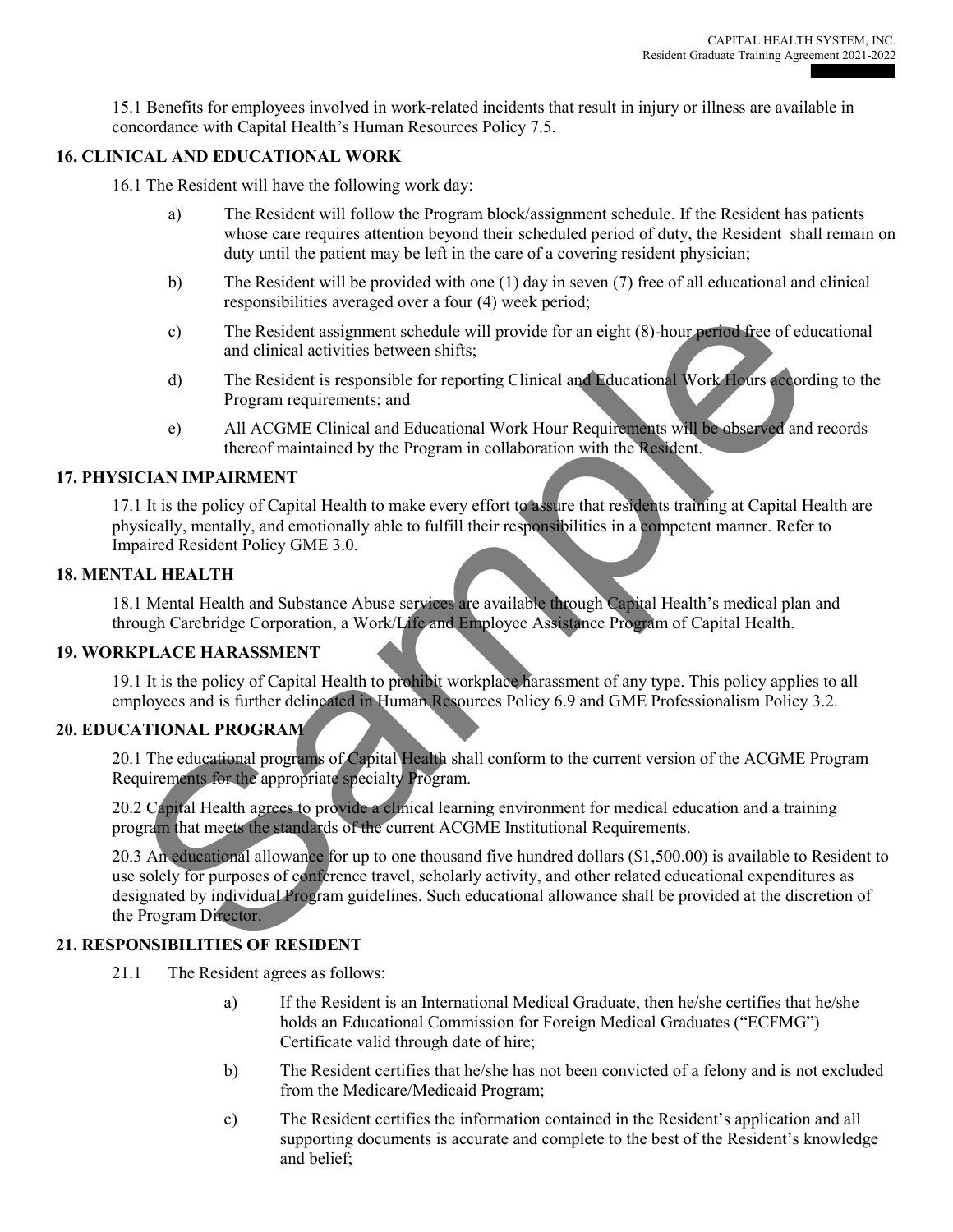- e) The Resident will conform to the Program's and Capital Health's policies, procedures, and regulations that are not inconsistent with this Agreement;
- f) Moonlighting (any outside work) activities are at the discretion of the Program Director and must meet the criteria of GME Moonlighting Policy GME 2.34. PGY1 Residents are not eligible to engage in moonlighting activities, per ACGME Requirements;
- g) The Resident agrees to comply with the residency Program Guidelines;
- h) The Resident is directly responsible to and reports to the Program Director of the Internal Medicine Residency Program, Saba Hasan, MD, FACP.
- i) The Resident will be registered, permitted, and licensed in compliance with the New Jersey Board of Medical Examiners as well as obtain a Drug Enforcement Administration ("DEA") when eligible;
- j) The Resident should develop a personal program of self-study and professional growth with guidance from their faculty mentor;
- k) The Resident will participate in safe, effective, and compassionate patient care under supervision commensurate with his/her level of advancement and responsibility;
- l) The Resident will participate fully in the educational activities of the Program and, as required, assume responsibility for teaching and supervising other residents and students;
- m) The Resident will participate in Capital Health Medical Staff activities of as appropriate and will adhere to established practices and policies of Capital Health as they apply to residents;
- n) The Resident will participate in institutional committees, councils, and conferences when called upon, especially those that relate to patient care review activities;
- o) The Resident will provide patient care in an efficient and effective manner.

### 22. GRIEVANCES

22.1 Residents may implement GME Policy 2.42 – Resident Grievance/Complaints Process procedure to provide them with a fair and reasonable process to adjudicate complaints and grievances related to their work environment or issues related to the Program or its Faculty.

22.2 A resident may implement GME Policy 2.38 Resident Due Process to address academic or other disciplinary actions taken against the Resident that could result in non-renewal of Resident agreement, non-promotion of Resident to the next level of training or other actions that could significantly affect the Resident's career development.

The Mostema with decided particles and notional technology of the Chinal Complete and the Chinal Companies and the Chinal Companies and the Resident with guidance from their faculty method of the Resident with guidance fro 22.3 This contract may be terminated at any time if it is determined by the Clinical Competency Committee that the Resident has not demonstrated a satisfactory level of competence in basic medical knowledge or patient management or whenever the activity or professional conduct of the Resident is considered to be lower than standards and aims of the Residency Program, or is deemed to be disruptive to the operations of the Program or of Capital Health. The decision of the Clinical Competency Committee may be appealed in the manner set forth in Section 22.

### 23. CONTRACT RENEWAL/PROMOTION TO SUBSEQUENT PGY LEVEL

23.1 Contract renewal is offered based on satisfactory attainment by the Resident in the areas of patient care, medical knowledge, practice-based learning, communications, professionalism, and systems-based practice. The Resident should review Specialty Milestone document for specific competency goals. Contract renewal is based upon successful attainment of ACGME milestones and completion of those procedures listed in the Program's Promotion Policy. Offers of contract renewal are made based on the combined assessments of the Resident's attainments and attitudes by the Program's Clinical Competency Committee and the Program Director. The Resident must be in compliance with the Program's Promotion, Appointment Renewal and Dismissal policy to be eligible for promotion to subsequent PGY level.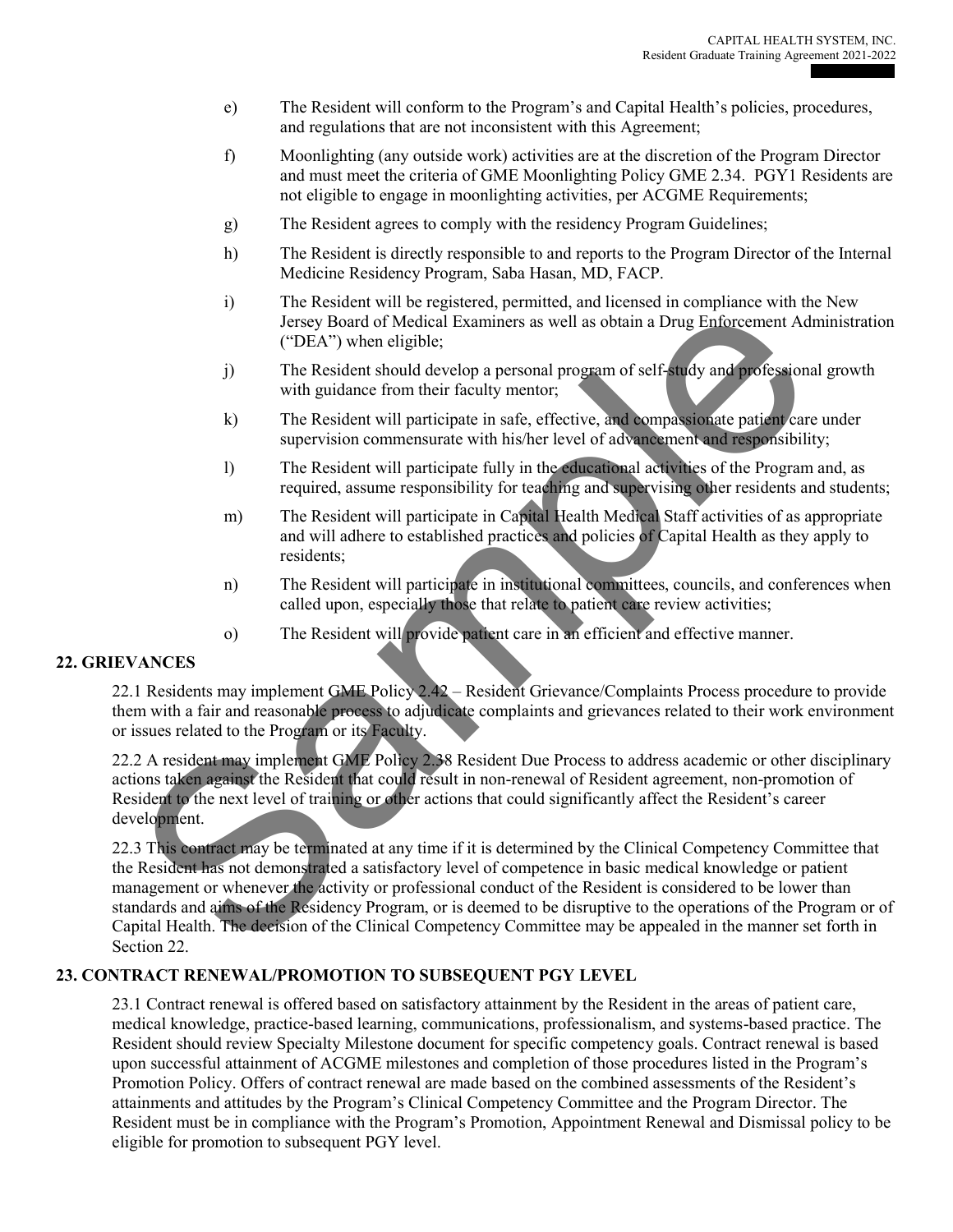23.2 Offers of contract renewal or written notification of non-renewal will be made no later than four (4) months prior to the expiration of the current contract unless circumstances leading to non-renewal occur less than four months prior to the end of this contract. Any decision of non-renewal may be appealed in the manner set forth in Section 22.

#### 24. Miscellaneous.

24.1 Capital Health, Program, and Resident have entered into this Agreement in good faith and acknowledge the respect of ethical and legal obligations to perform this Agreement until its expiration date. Except as noted above, this Agreement may be terminated only in the event of fire, flood, act of God, or other circumstances beyond Capital Health's control and when Capital Health determines it can no longer continue with this Agreement. In cases of catastrophic disaster, refer to GME Policy 2.5, Interruption of Residency Training – Disasters/Extraordinary Circumstances.

24.2 The Program and Capital Health shall have the sole and exclusive right to promote or not to promote the Resident and to offer or not to offer the Resident any subsequent agreement.

24.3 This Agreement states the entire understanding, intent, and agreement between Capital Health and Resident regarding participation in the applicable residency Program. It supersedes any prior oral or written contract, including any previous Agreement.

So to cancel of the contract a contract the contract of the contract of the contract of the contract and to offer the Resident and the contract of the contract and the contract of the contract of the contract of the contra 24.4 This Agreement cannot be amended, except in writing and signed by Resident and an authorized representative of Capital Health. Notwithstanding the preceding sentence, or any other provision in this Agreement, Capital Health may, at any time, unilaterally modify any policies or procedures contained in the GME Policy Manual, individual Program guidelines, or any Capital Health organizational policy. Capital Health may unilaterally amend any provision of this Agreement in order to comply with ACGME accreditation standards or applicable law.

24.5 New Jersey law controls the enforcement and interpretation of this Agreement. Mercer County, New Jersey has exclusive jurisdiction and venue over any dispute.

 $\overline{\phantom{a}}$ 

Date

FOR THE PROGRAM:

 $\overline{\phantom{a}}$ Saba Hasan, MD, FACP Program Director, Internal Medicine Residency Program CAPITAL HEALTH SYSTEM, INC.

 $\overline{a}$ 

 $\overline{\phantom{a}}$ 

Date